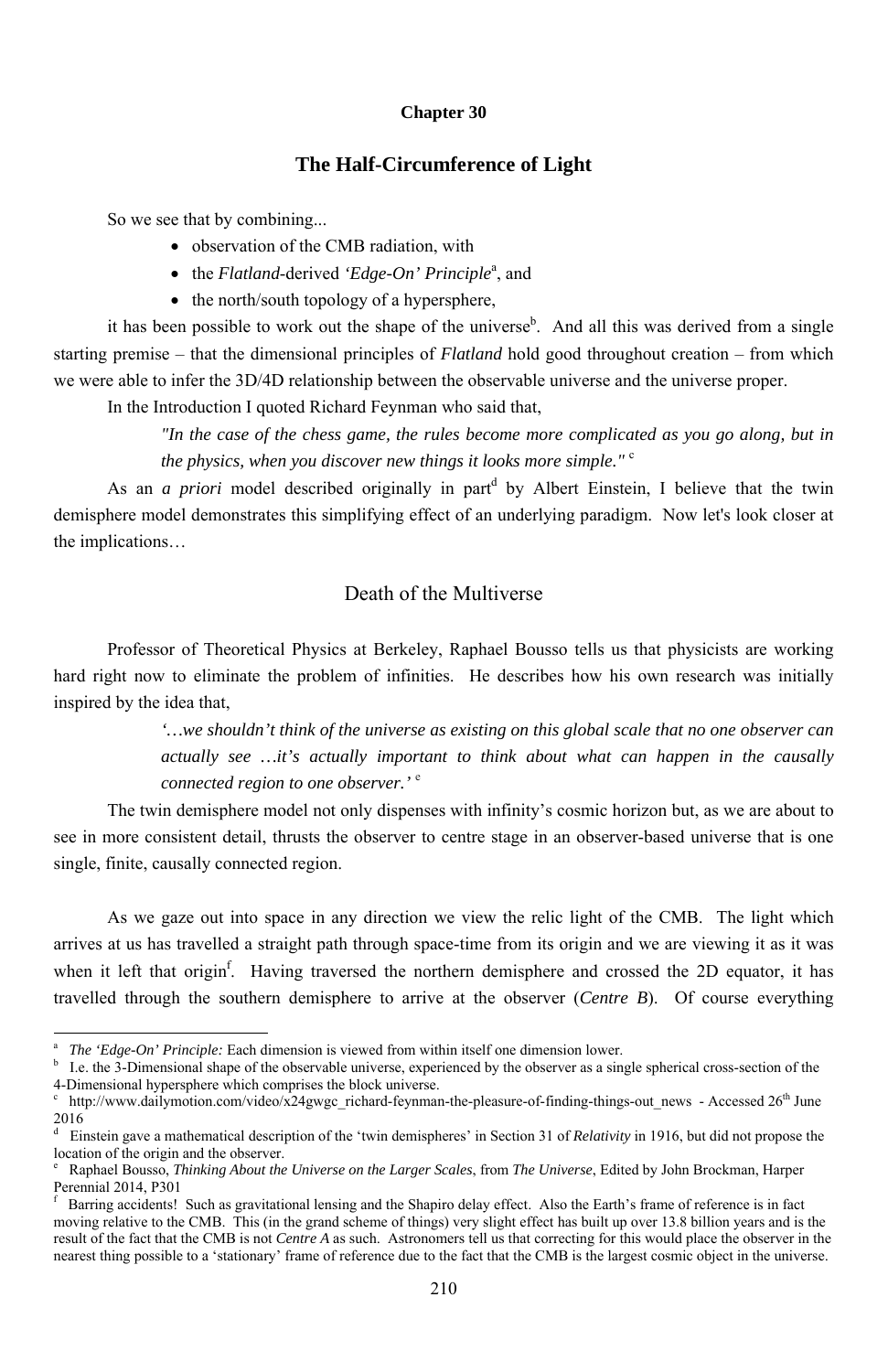appears perfectly normal to us because, in light-travel distance, the 2D equator may be some 7 BLY away. But amazingly, beyond this in every direction we look, we can actually see right inside our opposite *d demisph here*.

can ever possibly reach the observer from or since our Big Bang origin. As such, it represents the maximum distance that anything in the universe may be from me; which is the same as to say that, at any given moment, it is *the maximum possible distance between two points*. This is an astounding conclusion. I carries the inference that *the universe* is a compact system in  $3D - a$  closed universe that each and every observer, no matter where in the universe proper they may be located, can look out and view in its entirety! The centre of the 'northern' demisphere (*Centre A*) is the point-event source of all light or events that m<br>n<br>It y<br>e

No more snooker balls. No more multiverse. No more infinity.



l

l

l

l

This is true because light from the Big Bang cannot have 'headed off in th opposite direction' to reach Allen (whose location we pictured as lying outside our observable perimeter, beyond our observable horizon) because, on reaching the 2D equator at what I in my dimensionally stunted way might think of as its farthest away point, it *enters my demisphere* at that point, radiating in toward me from behind (We will trace light's path through the universe in more detail in the next chapter.) D<br>ay<br>d.

This is similar to the old Atari computer game of *Asteroids* (ah, the joys of simplicity) where a small irregular shape would disappear off the top and appear again menacingly from the bottom in what the *Wikipedia* article describes as 'a two*dimensional view that wraps around in both screen axes<sup>'a</sup>. Shifting this up by a* dimension, light is on a round trip across the surface of the hypersphere, and, just as an airliner flying from London to Los Angeles will follow a straight line along the Earth's 2D surface which curves in the  $3<sup>rd</sup>$  Dimension, light sets off through the 3D universe in a *straight line* which curves back on itself in the 4th Dimension. *s* be some 7 BL<br>ght inside our<br>of all light or ev<br>represents the m<br>os say that, at are<br>tounding conclu-<br>rrse that each and<br>view in its er<br>have 'headed of<br>red as lying out<br>use, on reaching<br>wase, on reaching<br>wase, on reachi D<br>in

theory) see the back of your head. But we must remember that, so far as the light is concerned, it continues to follow a straight path. If you could look through a telescope and see all along its path, away in the distance you might (in

*Reflection*... The path that light travels from origin to observer is the straightest path through space-time – not necessarily through space – which takes it through all the distortions of *local* gravity. This is similar to the orbit of the moon which, although curved to us, is straight to it, because it is the shortest path through the curvature of space-time that results from the mass of the Earth. *Reflection*... The path that light travels from origin to observer is the straightest path through

This is not nearly so weird as it sounds, and is already a scenario which cosmologists have for a long

time recognised as a potential solution. Here it is described by Werner Heisenberg in 1958, *'It may be that the space filled by the universe is finite. This would not mean that there is an end of the universe at some place. It would only mean that by proceeding farther and farther in one direction in the universe one would finally come back to the point from which one had started.* The situation would be similar as in the two-dimensional geometry on the surface of *the earth where we, when starting from a point in an eastward direction, finally come back to* this point from the west.'<sup>b</sup>

a b https://en.wikipedia.org/wiki/Asteroids\_(video\_game) - Accessed 22<sup>nd</sup> Mar 2017 https://en.wikipedia.org/wiki/Asteroids\_(video\_game) - Accessed 22<sup>nd</sup> Mar 2017<br>Werner Heisenberg, *Physics and Philosophy*, Penguin Classics 2000, (original copyright 1958), P79

<sup>2</sup> 11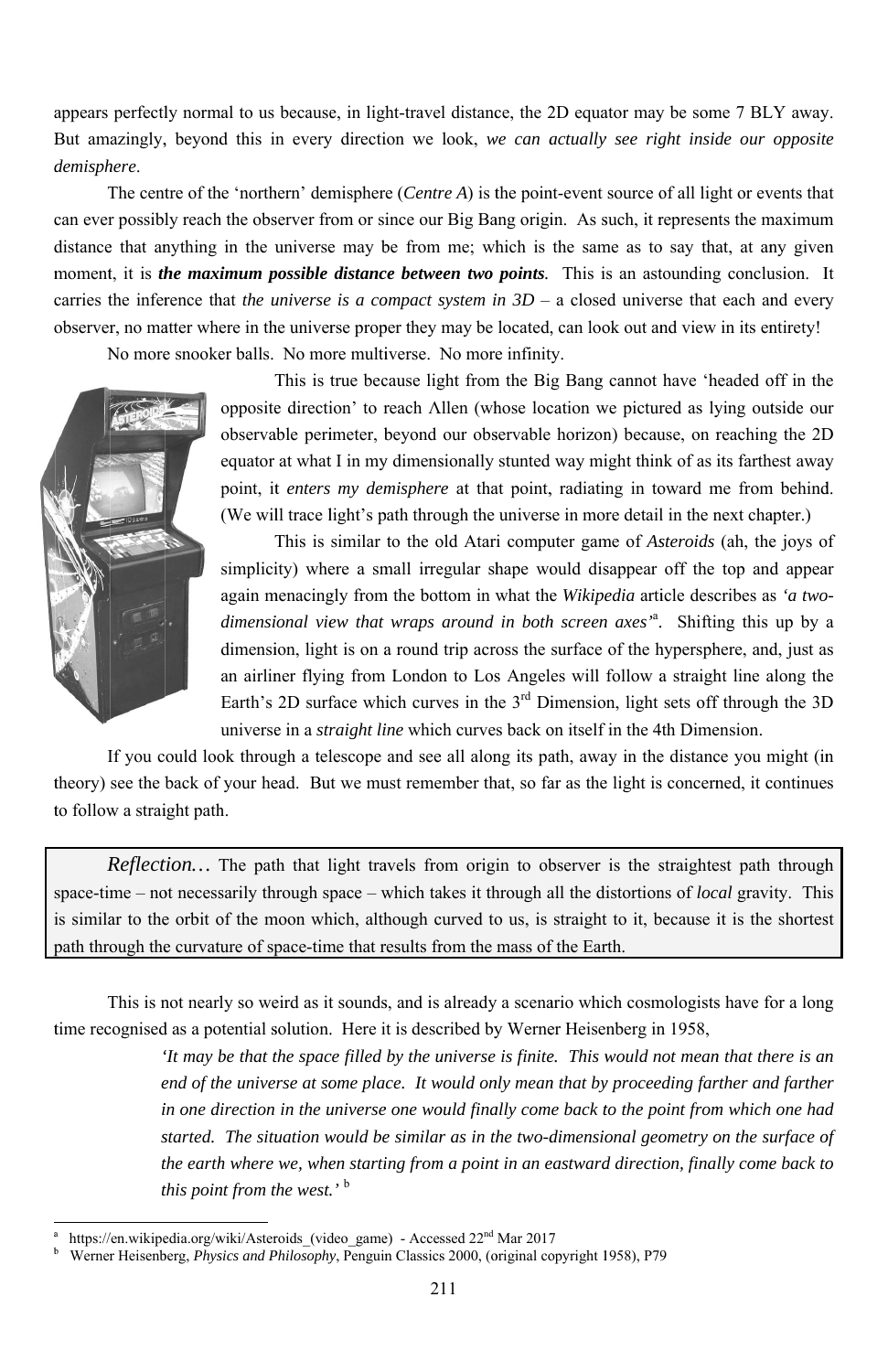Now known to theoretical physicists as the Pac-Man universe, the twin demispheres describe a practical 3D mechanism for this phenomenon.

The idea that light may have circumnavigated the universe (several times) has been extensively researched by topologists and cosmologists both mathematically and observationally. The distance photons would be able to cover – and therefore the number of times they would be able to go round a 'hall of mirrors' universe – is thought only to be limited by the size of that universe. Neil Cornish, an astrophysicist at Montana State University, puts it thus,

> *"If the universe was finite, and had a size of about 4 billion to 5 billion light-years, then light would be able to wrap around the universe, and with a big enough telescope we could view the Earth just after it solidified..."* <sup>a</sup>

> *'It is a striking fact that all the established departures from the Newtonian picture have been, in some fundamental way, associated with the behaviour of light.'* <sup>b</sup> [Emphasis his]

> The primeval photon sets off from its point of origin near *Centre A*, travels in a straight line along the shortest path available to it around and between all the local lumps and bumps of space-time through the northern demisphere, crosses the spherical equator (Einstein's 'worldradius', where the twin spheres touch at all 'same' points) and continues in a straight line into the southern demisphere, straight through the observer's location at *Centre B* – i.e. the origin's antipode – after which, theoretically, it should re-cross the 2D equator, returning into the northern demisphere at its opposite side to pass straight through its point of origin at *Centre A.* It then sets off again...

This is based on the conventional view that the universe out there exists in an objective physical form which light is free to explore at warp speed like the *Starship Enterprise*. However, in the dimensional paradigm light forms part of the structure of the universe, is utterly subject to it, and conscripted to express it by the laws enshrined within Relativity. Understood dimensionally, light as the speed limit of the universe has less to do with light itself as a 'free-roving entity' and more to do with Einstein's description of the universe as a *'four dimensional continuum'*. This has serious implications which we are about to examine.

### The Point of No Return

English mathematician Sir Roger Penrose observed that,

This model must necessarily do the same.

Einstein changed the world by imagining that he was able ride with the photon… in the same spirit let us now visualise the little photon of light's post-Big Bang journey through the twin demisphere model:

But what *actually* happens to the light as it passes me as observer – does it really set forth on the long journey back? Or will it simply be lost in the void – stretched by expansion, cooled by time, sniped by particle collisions, vandalised by ionisation and deflected by gravitational lensing – on its quest to re-cross the equator? One thing is for certain.

It will *never* be able to reach its original point of origin because…

-

<sup>212</sup>

a http://edition.cnn.com/2004/TECH/space/05/24/universe.wide - Accessed 17th Nov 2015 b Roger Penrose, *The Emperor's New Mind*, Oxford 1989 (Revised 2016), P285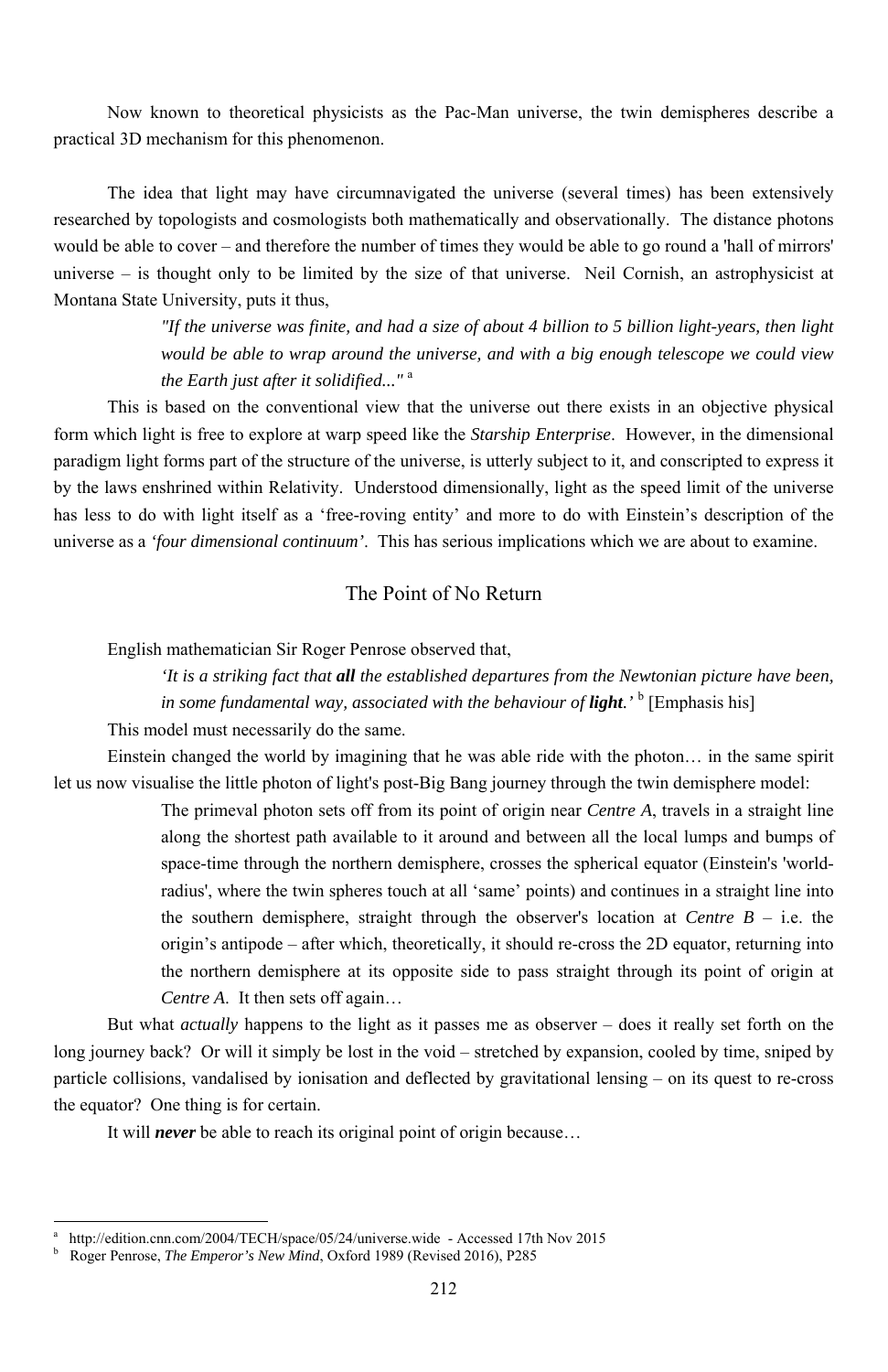Oh dear, I died.

And, as I have been stressing all along, the whole path is observer-dependent. *For the photon* there is no 'path', no 'equator', and no 'return to the origin'. All that photons are actually doing is being *observed* whilst *existing* on the frontier of expansion at the speed of light<sup>a</sup>. It is central to the model that, whilst the demispheres accurately describe the path that relic light has taken, *that path may only be described retrospectively by the observer*.

This situation is analogous to the events which accompany an airliner as it crosses the equator on Earth: basically, *nothing happens*. Unless the pilot spots it on his instruments then announces it from the cockpit as a big deal, we have no way of knowing the equator has been crossed. In a similar way – from the photon's perspective – there is nothing special or unique about its trans-equatorial adventure which it retains and is somehow able to impart to us, because the whole trip is only a description of the light's journey *from the observer's perspective*. The light itself did not cross any actual, fixed backdrop-style 'equator' any more than it is crossing an equator now. It may only be *viewed* as having taken *that* path by *that* observer. And that retrospectively viewed path will continue to expand from moment to moment as the distance between the observer and the origin increases over time.

Summing up, the path of light through the universe may only be described in terms of what goes on between *origin* (at *Centre A*) and *observer* (at *Centre B*). Every point on its journey, past or future, might equally be considered a *Centre B* by any observer located there. Therefore, *the path of light as viewed by any observer at any location comprises only the first half of the hypersphere's polar circumference*.

In summary:

-

- 1) The light from the CMB is *always* travelling away from *Centre A*.
- 2) The light has *always* completed a half-circumference with respect to an observer at *Centre B.*
- 3) The observer views light's path along the half-circumference as a straight line.
- 4) An expanding 2D equatorial surface linking the two demispheres is *always* located at the retrospective mid-point of the light's journey's (i.e. Einstein's "world-radius").

It's worth noticing that, since this mathematical relationship does not change over time, the universe has held this shape ever since it began to emerge from the Big Bang singularity. A direct link therefore exists between the *Centre A/B* half-circumference and the phenomenon of the universe's expansion, which we will investigate shortly.

So What Does Someone Else See?

From the viewpoint of another observer, light's path through space and time will be different and unique to them, although all the same geometrical features will be present. Comparing another observer's experience to mine, anyone located at another point in space-time would see one of three things:

<sup>213</sup>

a Relativity tells us that from the photon's viewpoint as a massless particle travelling at the speed of light, the universe is completely length contracted, therefore its origin and its destination are the same. The photon's path – and therefore the universe as we view it – is not objective, but wholly observer-dependent.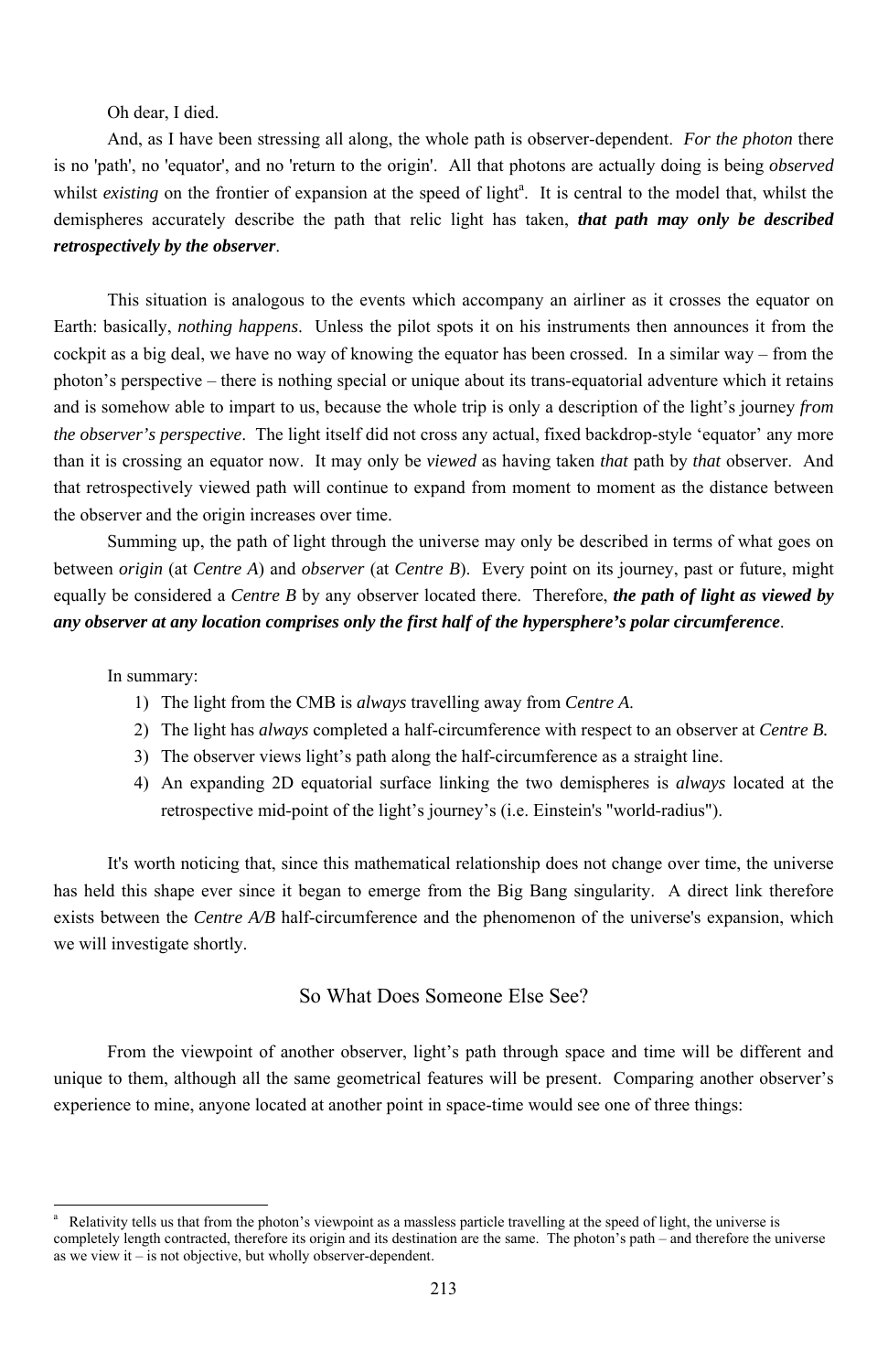- An observer at a *different location in space* at the same time would have the same experience from a different viewpoint (with an alternative constellation view).
- An observer at a *different time* at the same location in space would see a smaller or larger observable universe corresponding to the same universe at an earlier or later stage.
- An observer located at a *different location in space* at a *different time* would experience both o of the ab bove.

*have reached me then passed me by?'* The answer is yes, nearer light did reach you and pass you by, but you were not born for most of it! Although your current location in space may have existed with light passing it by for nearly 14BY, your current location in space *and time* did not yet exist. One might ask, 'If the origin is everywhere, wouldn't CMB radiation that left from a point nearer me

same light will continue to be viewed on its journey by other theoretical observers at other *Centre B*'s which<br>are (to me) currently future, at which the CMB will converge radially with other light beams arriving at are (to me) currently future, at which the CMB will converge radially with other light beams arriving a them from their *Centre* A experience, all having covered an equal distance (half-circumference) through a more expanded universe. Of these, only light beams which are in line with my location (having passed through it) will have been observed by me. The rest will never be visible to me because I am not, nor (due to lightspeed) could ever be on their path. 'And what happens to the light after it passes me, will it be viewed again?' Having passed me, the



Fig.2 Taking the analogue down by one dimension, these three spheres demonstrate why it is not possible for relic radiation to circumnavigate the universe. The photon always exists at an observer location, a *Centre B*, which corresponds to an antipode of

*Centre A*. In this way, all observers at *Centre B* view the photon's history as having covered a half-circumference of the observable universe.

Although it is true that light converges on the observer from all directions and continues on its way, it cannot in fact 'head back' toward the origin. Every point on the light's journey is an observer-point at *Centre B*, therefore future radiation from the CMB must also converge on future *Centre B's*. I mentioned in Chapter 26 that light from the CMB 'criss-crosses' at the observer at *Centre B* f<br>B.

the hypersphere, it can never actually complete a round trip because, no matter where in the universe the Although light is following the geodesic across (or as we experience it, through) the 3D surface of

2 14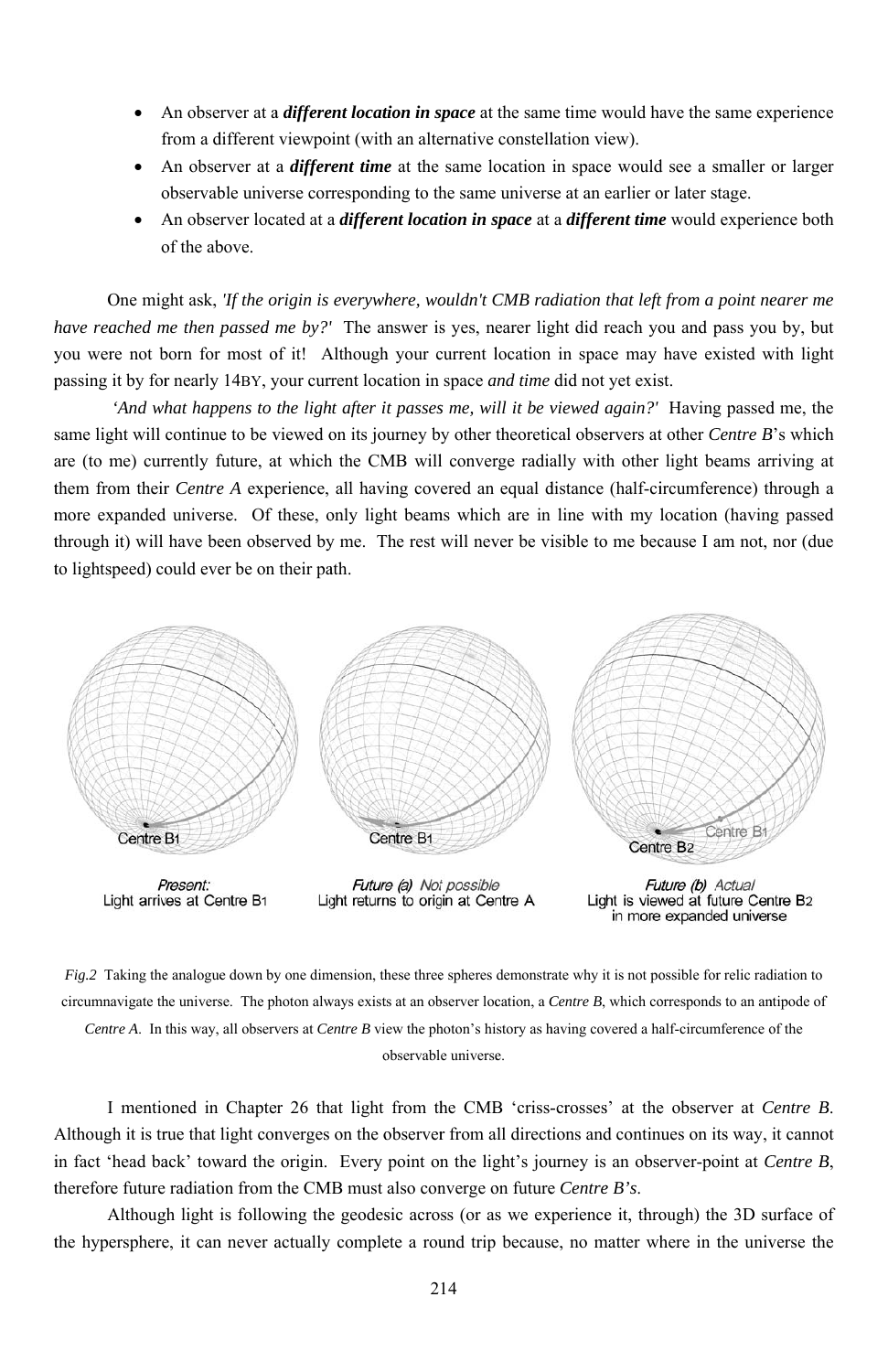light starts off, the *definition* of its path ends at the observer at *Centre B* in the moment now. Yes, of course the light continues on past him – into the future at the speed of light – but it has no more 'universe-defining' relevance to his experience. When the same light is viewed by another observer at *Centre B2*, she will experience it within her own *Centre B* experience in her moment now in the same way as the first observer: coming at her in a straight line from her past – a direction that is *always* in 'line of sight' to the origin at Centre A, and *always* bisected by her experience of the 2D equator<sup>a</sup>.

### Strong Complementarity

Clearly, a dimensional understanding of the universe's physical shape places the observer firmly in the driving seat. To think of the observable universe as 'centred on the Earth' is far too woolly an approximation for a phenomenon which is subject to all the 'frame of reference' constraints of Relativity. Science writer Amanda Gefter encapsulates this in her short essay<sup>b</sup> in the 2015 anthology by John Brockman, *This Idea Must Die*, where she describes the experience of each observer as having his or her 'own universe'. Discussing recently uncovered problems associated with black holes she writes,

> *'Physicists are beginning to think that the best solution to the firewall paradox may be to adopt "strong complementarity" – that is, to restrict our descriptions not merely to spacetime regions separated by horizons but to the reference frames of individual observers, wherever they are.'*

Discussing the problem of infinity in relation to cosmic horizons she continues,

 *'Now strong complementarity is undermining the possibility of a single, shared universe. On a glance, you'd think it would create its own kind of multiverse, but it doesn't. Yes, there are multiple observers, and yes, any observer's universe is as good as any other's. But if you want to stay on the right side of the laws of physics, you can talk only about one at a time.'* 

 She goes on to describe how this approach may have wider implications not only for cosmology, but for Quantum theory and the ongoing program in physics of Quantum Gravity. The role of the observer's viewpoint would appear to be growing in significance in the world of physics.

In the dimensional model, it is everything.

<sup>-</sup>

*Reflection…*. Combining the twin demisphere model of the universe with the strong complementarity approach of physics provides the basis of a framework by which to extend the centrality of individual experience right down through the 4-Dimensions of the physical world. A *Flatland*-based dimensional approach to the structure of the universe places the observer at the centre, not merely of the universe, but of the whole of reality including the mystery of life itself, because I (as I understand the term) am at the centre of my own conscious experience. This will prove significant as we go on to examine the possibility of a 5th Dimension because it suggests the existence of an observer-defined 'dimensional axis'.

b Amanda Gefter, *The* Universe, from *This Idea Must Die*, Edited by John Brockman, Harper Perennial 2015, P113

a Remember that the 2D equator does not actually exist *in this form*. The CMB is an observer-based phenomenon, the product of extreme 2D equatorial lensing, although as a dimensional effect our observation of it renders it real. To find the true value of all its various attributes, theoretical physicists may have to re-make the northern demisphere into the sphere that it is by, in a sense, turning the outer ring inside out.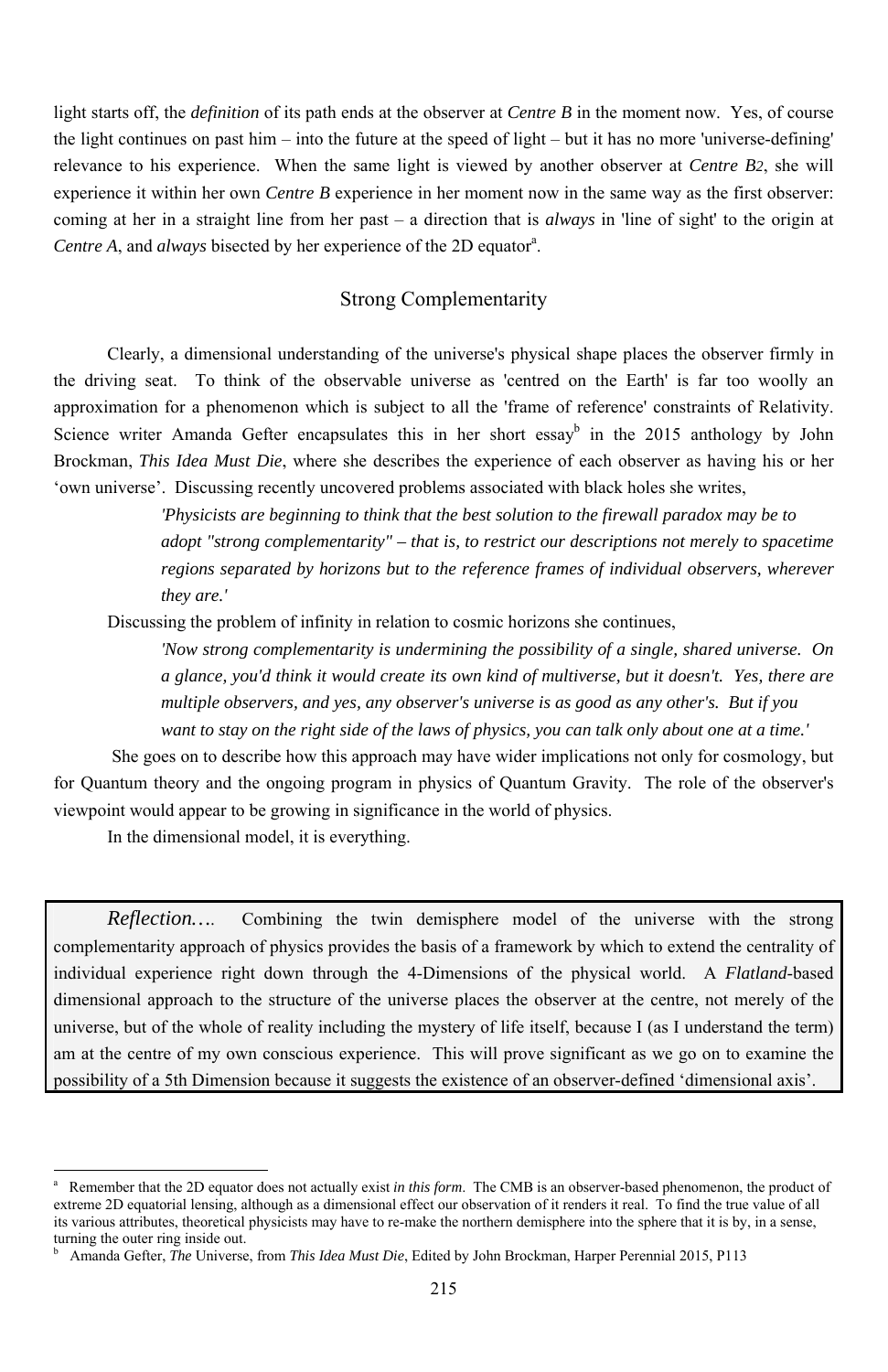#### Finity

Of course there is nothing special or unique about *my* observer-dependent southern/northern twin demisphere experience. Insofar as each space-time event possesses equal significance, all observer locations are equivalent. And there are an equal number of *Centre B's* to *Centre A's* because each pair comprises a single entity – one 'universe-experience' or cross-section of the hypersphere – with the number of demispheres only limited by the proximity of their centres to one another (*A* to *A*, *B* to *B*) which may or may not be Planck lengths/times apart. The whole universe is jam-packed full of these overlapping demispherical bubbles, centred on every (*x,y,z,t*) co-ordinate location in the whole of space through all of time.

Going back to the globe analogy, any pair of diametrically opposite points on a sphere are antipodes. Shifting this up to 4D, light within the universe is converging at every moment in time on every individual antipode to its 'everywhere-point of origin' at the Big Bang event. This zoning in and converging from every direction takes place at every location in space through all of time, so that *each and every observer always stands at a unique viewpoint which is a 3-Dimensionally radial antipode of an origin of the Big Bang*.

*Reflection…*. An interesting question arises: *Does the total number of Centre A/B systems increase over time?* If the Planck quantities remain constant as space expands, then, by analogy, disks (2D) slices completing a 3D sphere) should theoretically increase in number over time, with each centre retaining the same 'relationship of proximity' to those around. This presents us with the possibility of the following scenario: *At Inception* the universe would have begun with one single *Centre A/B* pair (cross-section) and *at Completion* the universe would end with the 'full number' of *Centre A/B* pairs (cross-sections).

Although the global universe has a 4-Dimensional 'shape', it is not something we need twist our minds into knots trying to imagine because, as a compact system, *the hypersphere comprises the sum total of all viewpoints, through all time*. Try imagining that from one viewpoint! This is a far cry from my single viewpoint – my unique observable universe bubble which is *just one cross-section*. We are 3-Dimensional creatures, simple 3D cross-section dwellers, and must be thankful that we may view it through the eyes of geometry.

However, interestingly, the hypersphere is not *physically* bigger than the cross-section I inhabit, because 3D space forms its surface, enclosing it in the same way that the Earth's 2D surface encloses its 3D volume. And, filling the surface of the hypersphere, the volume all viewpoints occupy may be considered 3- Dimensionally unbounded in the same sense as the 2D surface of a globe. This 3D surface is however finite,

though not in terms of physical shape as per the surface of a sphere; instead, *the finiteness of the universe is defined by the way in which light is unable to escape the system.*